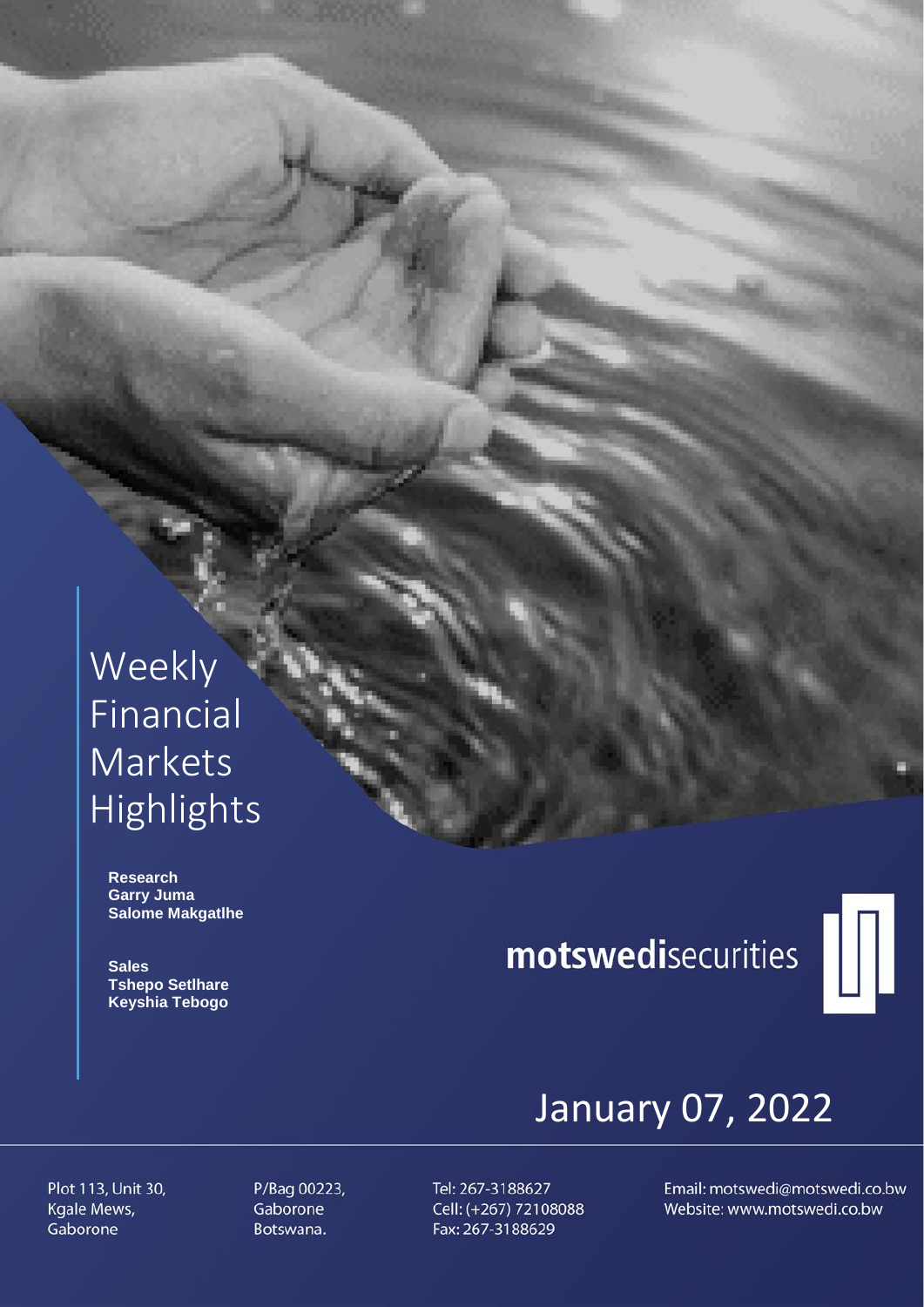motswedisecurit

A member of the Botswana Stock Exchange

## **1.0 Local Equity…**

The best performer of 2021, continued its rally into the New Year. Letshego, which nearly doubled its share price in 2021, became the first gainer on the local equity market, ticking up a single thebe to close valued at P1.41/share – which translates to a growth of 0.7%. The stock's appeal to investors was refreshed last week, with the Company publishing a strategy update, which highlighted expectations of its second half (2021 H2) performance (specifically, the profit-before-tax) surpassing the performance reported for the first half (2021 H1). Given the 2021 H1 numbers that were published in September 2021, this strongly suggests an improved performance of over 5% for the Company, year on year -- which is a very welcome development for shareholders. The Company attributed the improved performance to "steady growth in interest income and strong credit performance" supported by "growing funding base and significant investment in end-to-end system automation and digitalisation". The full financial results are expected to be published on or before 10 March 2022, wherein more detail on the performance drivers will be provided.

RDC Properties (RDCP) gained 20 thebe to close the week valued at P2.35/linked-unit. This is the stock's first gain of the year, propelling it to the top of the list of gainers - albeit, there are only two stocks in this list. RDCP closed the week with a growth of 9.3% on a YTD basis. It seems investors are keen on the Company as it continues to aggressively grow its property portfolio, as it recently announced the upcoming acquisition of the David Livingstone Safari Lodge and Spa in Zambia.

These movers in the week stoked a green beginning for the BSE domestic indices, particularly the Domestic Company Index (DCI) and the Domestic Company Total Returns Index (DCTRI), which both gained 0.47%. The Foreign Company Index (FCI) started the year on a quiet note, with its valued unchanged, as there were no share movements reported on the relevant trading board.

| <b>DCI Close</b>                     | 7,042.22 |
|--------------------------------------|----------|
| Weekly Change (%)                    | $+0.47$  |
| YTD Change (%)                       | $+0.47$  |
| <b>FCI Close</b>                     | 1,549.65 |
| Weekly Change (%)                    | 0.00     |
| YTD Change (%)                       | 0.00     |
| <b>DCTRI Close</b>                   | 1,858.61 |
| Weekly Change (%)                    | $+0.47$  |
| YTD Change (%)<br>$\cdots$<br>$\sim$ | $+0.47$  |

## **BSE Indices – Week ending 07 January 2022**

*Source: Motswedi Securities, BSE*

# **Market Summary – Week ending 07 January 2022**

| No. of Shares Trading                                        | 180,900 |
|--------------------------------------------------------------|---------|
| Turnover (BWP)                                               | 291,572 |
| Turnover (USD)*                                              | 24,929  |
| No. of stocks trading#                                       | 12      |
| No. of stocks advancing#                                     | 2       |
| No. of stocks declining#                                     | 0       |
| No. of stocks unchanged#<br>$\cdots$<br>$\sim$ $\sim$ $\sim$ | 19<br>  |

*Source: Motswedi Securities, BSE \*US\$/BWP = 0.0855 # = Domestic Main Board*

#### **BSE Weekly Price Movements**

| <b>COUNTER</b>                                               | 07 Jan<br>(t) | 31 Dec | <b>Change</b><br>(%) | YTD<br>$(\% )$ |
|--------------------------------------------------------------|---------------|--------|----------------------|----------------|
| RDCP $\uparrow$                                              | 235           | 215    | $+9.3$               | $+9.3$         |
| LETSHEGO <sup>1</sup>                                        | 141           | 140    | $+0.7$               | $+0.7$         |
| Source: Motswedi Securities, BSE<br>* = Exchange Traded Fund |               |        |                      |                |

2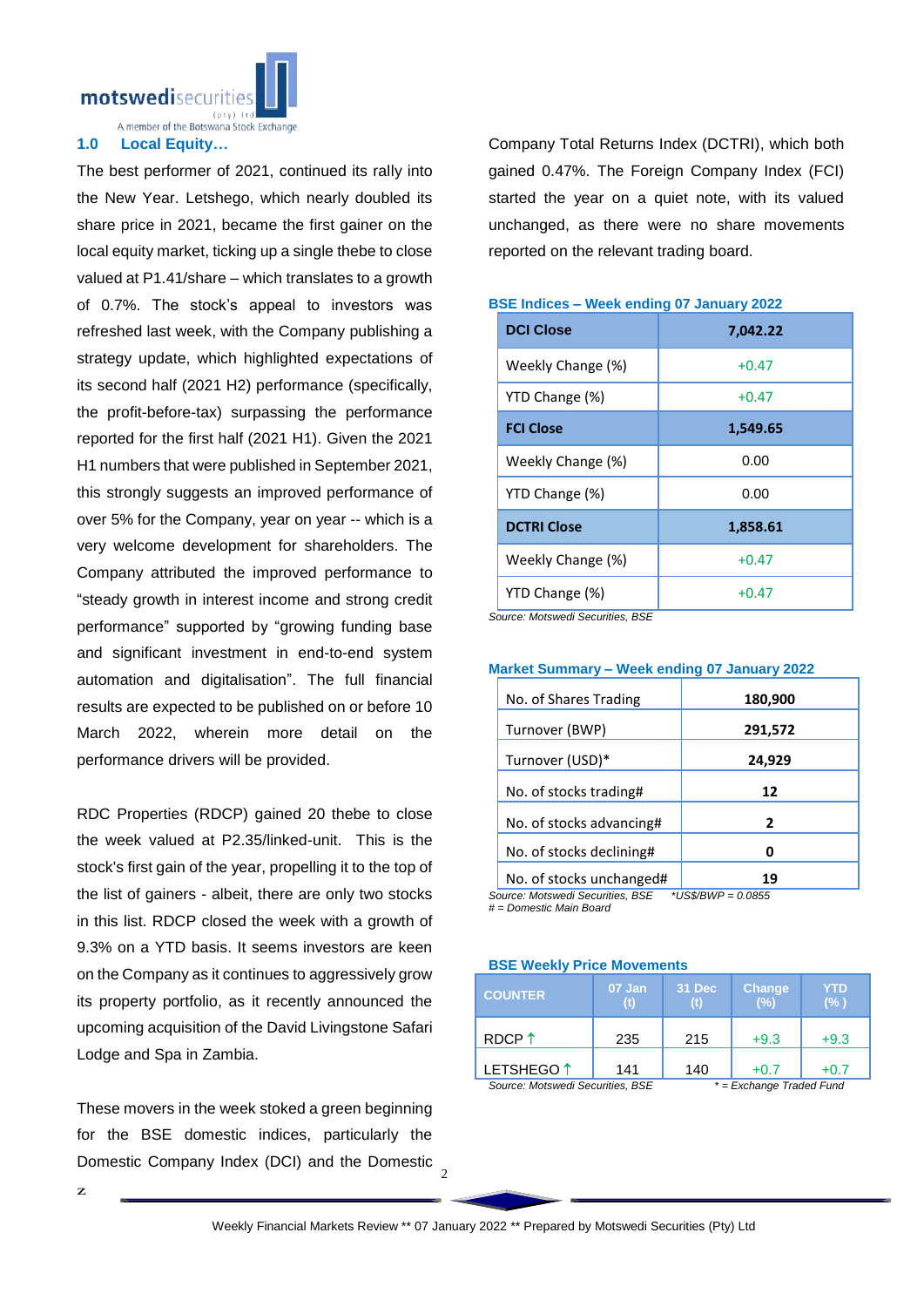

**2.0 Company Announcements (on BSE X-News) BIHL** confirmed the resignation of Ms. Batsho Dambe-Groth from the Board of Botswana Insurance Holdings Limited effective 31st December 2021.

**G4S (Botswana) Limited** announced that the preparation of the Company's financial results for the period ending 31st December 2021 has commenced and it is expected to continue until 31st March 2022, when the final results are expected to be published. In line with good corporate governance and compliance with Botswana Stock Exchange rules, G4S declares a closed period from 1st January 2022 to the date when the financial results are published. During this closed period the Company's directors, management and staff are prohibited from carrying out any transaction related to the company's shares as it could be implied that they were aware of sensitive information not available to the public. Nonpublic sensitive information is defined as information affecting a company, which if released is likely to materially affect the company's share price.

**Letlole La Rona Limited** ('the Company' / 'LLR') has commenced preparation of the results for the interim period ended 31 December 2021. The Company's interim results shall be published on or before 31 March 2022. In line with good corporate governance and in compliance with Botswana Stock Exchange Limited Listing Requirements, the Company hereby declares a closed period effective 01 January 2022 until the date when the interim results are published. During this closed period, LLR's Directors, Management and Staff are prohibited from dealing directly or indirectly in the Company's shares as it could be implied that they were aware of non-public price sensitive information. This notice is also circulated to all stockbrokers and transfer secretaries to ensure compliance thereof.

**Letlole La Rona** Limited advised Unitholders that further to the Cautionary Announcement that was published on 03 December 2021, the negotiations between the Company and one of the parties in respect of the potential transactions are still ongoing. Further, as communicated by the Company in the Announcement of 03 December 2021, the conclusion of the JTTM transaction is subject to certain conditions precedent which are nearing finalisation, further details will be disclosed upon the fulfilment of these conditions. The Company therefore advises Unitholders and investors to continue exercising caution when dealing in the Company's securities.

**RDC Properties** confirmed that their Director, Mr G. R. Giachetti, made a purchase of 15,000 linked units on behalf of Aspera Holdings Ltd on 06 January 2022.

**Sechaba Brewery Holdings Limited** announced that the preparation of the Company's financial results for the period ending 31st December 2021 has commenced and it is expected to continue until 31st March 2022, when the final results are expected to be published. In line with good corporate governance and compliance with Botswana Stock Exchange rules, G4S declares a closed period from 1<sup>st</sup> January 2022 to the date when the financial results are published. During this closed period the Company's directors, management and staff are prohibited from carrying out any transaction related to the company's shares as it could be implied that they were aware of sensitive information not available to the public. Non-public sensitive information is defined as information affecting a

3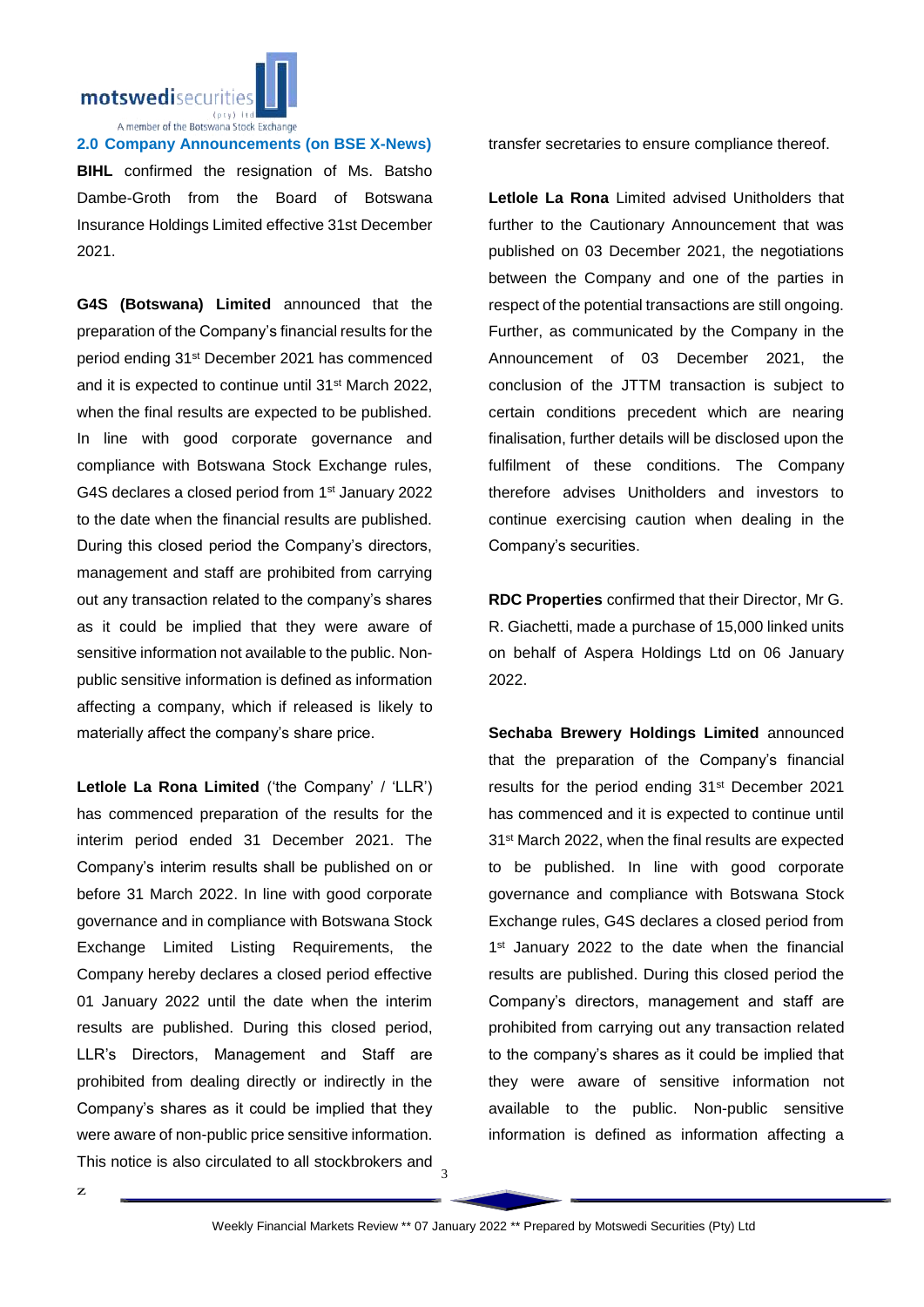

company, which if released is likely to materially affect the company's share price.

**Anglo American Plc** announced that it has purchased 5,000 of its ordinary shares at US\$0.54945 each on Exchange (as defined in the Rules of the London Stock Exchange) from Goldman Sachs International as part of its buyback programme announced on 29 July 2021. This purchase was dated 06 January 2022.

**Anglo American Plc** announced that it has purchased 5,000 of its ordinary shares at US\$0.54945 each on Exchange (as defined in the Rules of the London Stock Exchange) from Goldman Sachs International as part of its buyback programme announced on 29 July 2021. This purchase was dated 05 January 2022.

**Anglo American Plc** announced that it has purchased 5,000 of its ordinary shares at US\$0.54945 each on Exchange (as defined in the Rules of the London Stock Exchange) from Goldman Sachs International as part of its buyback programme announced on 29 July 2021. This purchase was dated 04 January 2022.

**Anglo American Plc** announced that as at t 6pm on 31 December 2021, the issued share capital of the Company was 1,341,651,975 ordinary shares of US\$0.54945 each. No shares are held in Treasury, therefore the total number of voting rights in the Company is 1,341,651,9751. This information may be used by shareholders (and others with notification obligations) as the denominator for the calculations by which they will determine whether they are required to notify their interest in, or a change to their interest in, the Company under the FCA's Disclosure Guidance and Transparency Rules.

**Botswana Diamonds** hereby notifies the market that as at the date of this announcement, the Company's issued share capital consists of 849,405,235 ordinary shares with a nominal value of 0.25p each, with voting rights ("Ordinary Shares"). The Company does not hold any Ordinary Shares in Treasury. Therefore, the total number of Ordinary Shares in the Company with voting rights is 849,405,235. This figure may be used by Shareholders in the Company as denominator for the calculations by which they may determine if they are required to notify their interest in, or a change to their interest in, the Company under the FCA's Disclosure Guidance and Transparency Rules.

**Shumba** Energy Limited (Shumba Energy (Mauritius) or the Company) referred shareholders to the announcement dated 10 December 2021 and released on 13 December 2021, whereby the Company called for a postponement to the Extraordinary General Meeting (EGM) and rescheduled for January 7 2022, the directors wish to inform the shareholders that the EGM has been further postponed until the appointment of a Mauritius management company is concluded. To this effect the process has taken longer than anticipated due to the delays experienced as a result festive holidays, this resulted in the company not being able to finalise all necessary agreements. This finalisation of this process is expected to be completed within the next 10 days at which time we shall communicate the new date for the meeting.

**Botswana Development Corporation Limited** published its unaudited abridged financial highlights for the year ended 30 June 2021. Find them [here.](https://apis.bse.co.bw/storage/disclosures/01/2022/2662.pdf)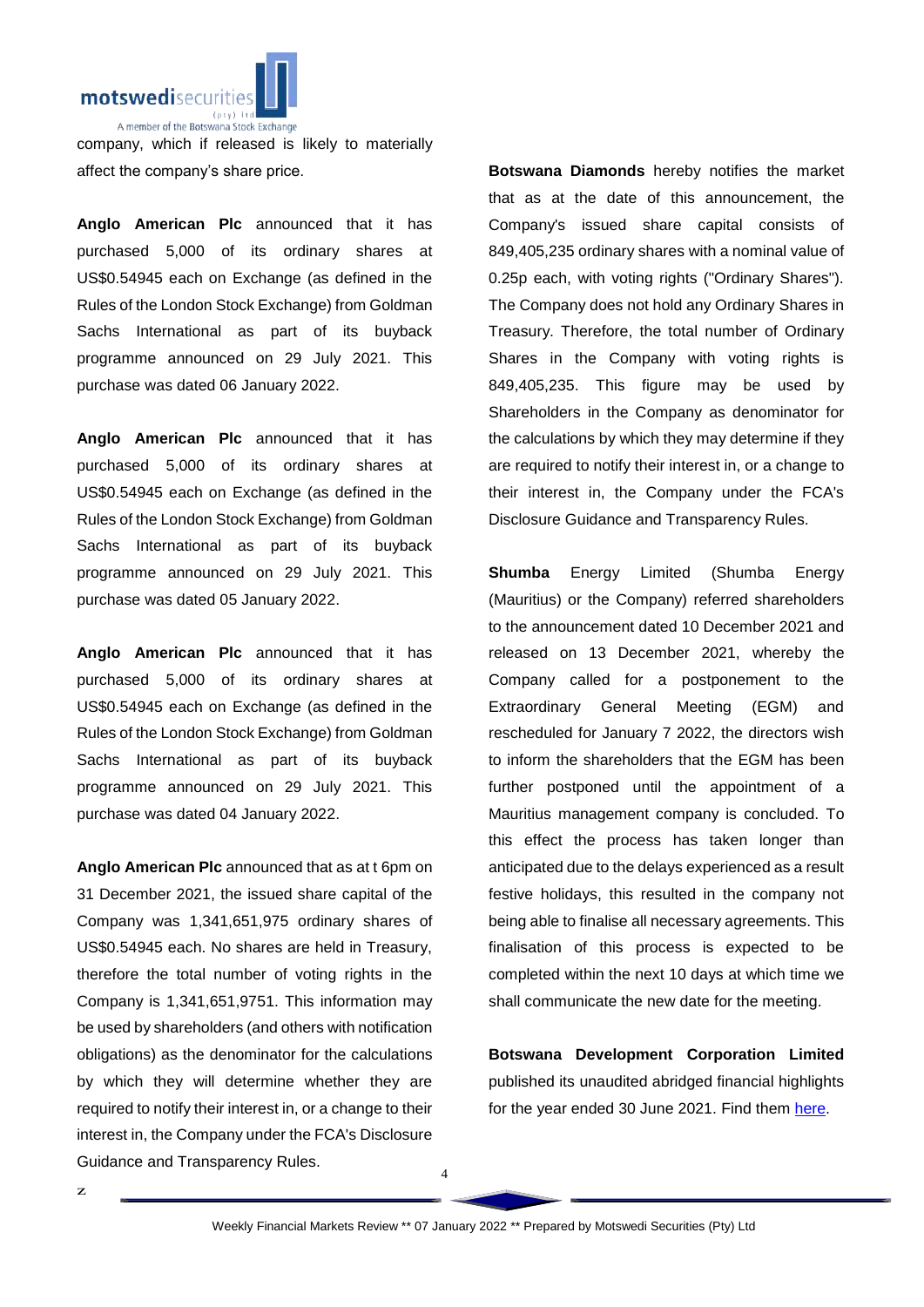

# **3.0 Foreign Exchange…**

The US Dollar was in line to close its fifth consecutive week with gains, more so against the Japanese Yen in early morning Friday trading. The extension of this rally is however dependent on the US labour data, which is due for publication later on Friday, and may have an impact on whether the US Federal Reserve opts to hike interest rates as early as March 2022. In addition, minutes published by the US Federal Reserve of their last policy meeting, suggested that the US policymakers might need to act with urgency about increasing interest rates, in order to combat the spiking inflation numbers. This will be an interesting point to look out for in the next policy meeting, which will be held in March 2022.

### **Domestic Exchange rates**

| <b>Currency</b>          | 07 Jan | 31 Dec | <b>Change</b><br>$(\%)$ | YTD<br>$(\%)$ |
|--------------------------|--------|--------|-------------------------|---------------|
| ↑■<br>US\$/BWP           | 0.0855 | 0.0852 | 0.35                    | 0.35          |
| ⋝⊒<br>ZAR/BWP            | 1.3468 | 1.3548 | $-0.59$                 | $-0.59$       |
| Ю<br>EUR/BWP<br>↑        | 0.0756 | 0.0753 | 0.40                    | 0.40          |
| 즭푽<br>GBP/BWP<br>$=$     | 0.0631 | 0.0631 | 0.00                    | 0.00          |
| $\bullet$<br>↑<br>JPY/BW | 9.9100 | 9.8000 | 1.12                    | 1.12          |
| CNH/BWP                  | 0.5456 | 0.5427 | 0.53                    | 0.53          |

*Source: Bank of Botswana*

# **4.0 Commodities…**

price of gold. At the time of writing, Gold was trading  $\frac{}{5}$ **Gold prices** were set to close with their largest drop, since November 2021. Weighing on the yellow metal was a rise in bond yields that were firmed by a stronger US dollar ahead of the US jobs data to be published later on Friday. Market expectation is that the US non-farm payrolls will note an increase of about 400,000 jobs. A number higher than this will likely result with the US Federal Reserve increasing interest rates early, which would put some pressure on gold prices. A lower number would ease the concern of increased rates and lend support to the

1.55% down for the week, priced at US\$82.74 per troy ounce.

**Silver**, was down 4.03% for the week, to end valued at US\$22.15 per troy ounce. **Platinum**, on the other hand, was up 0.57%, closing the week priced at US\$974.24 per troy ounce.

**Oil prices** started the year on the rise, fuelled by escalated political unrest in OPEC+ member country, Kazakhstan, which is a producer of about 1.6mn barrels per day. The concern being that the uprisings may disrupt supply at any time. Also supporting oil prices are the output disruptions in Libya, which is reportedly down 500,000 barrels per day as a result of a pipeline maintenance and oil field shutdowns. Capping gains for the commodity was a reported increase in US stockpiles previous week. Brent crude was up 6.38%, trading at US\$82.74 per barrel at the time of writing, with prices at their highest since the last week of November 2021.